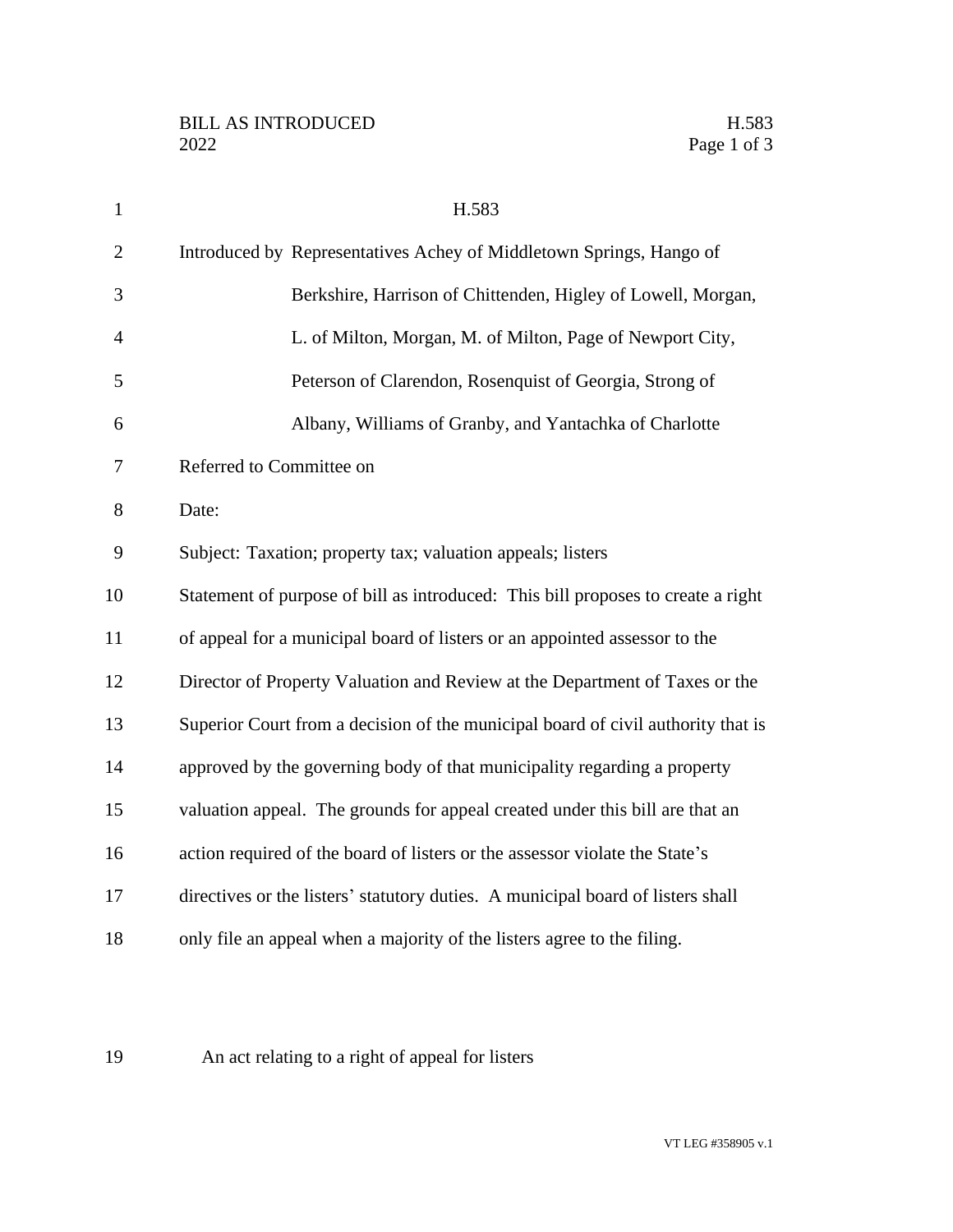| $\mathbf{1}$   | It is hereby enacted by the General Assembly of the State of Vermont:             |
|----------------|-----------------------------------------------------------------------------------|
| $\overline{2}$ | Sec. 1. 32 V.S.A. $\S$ 4404(d) is amended to read:                                |
| 3              | (d) Listers and agents to prosecute and defend suits wherein a town is            |
| $\overline{4}$ | interested shall not be eligible to serve as members of the board while           |
| 5              | convened to hear and determine such appeals nor shall an appellant, his or her    |
| 6              | the appellant's servant, agent, or attorney be eligible to serve as a member of   |
| 7              | the Board while convened to hear and determine any appeals. However, listers      |
| 8              | and agents to prosecute and defend suits wherein a town is interested shall be    |
| 9              | given the opportunity to defend the appraisals in question and shall have a right |
| 10             | of appeal from a final decision of the board of civil authority pursuant to       |
| 11             | section 4461 of this title.                                                       |
| 12             | Sec. 2. 32 V.S.A. § 4461 is amended to read:                                      |
| 13             | § 4461. TIME AND MANNER OF APPEAL                                                 |
| 14             | (a) $(1)$ A taxpayer, an assessor appointed pursuant to 17 V.S.A. § 2651c, a      |
| 15             | majority of the board of listers, or the selectboard members of a town            |
| 16             | aggrieved by a decision of the board of civil authority under subchapter 1 of     |
| 17             | this chapter may appeal the decision of the board to either the Director or the   |
| 18             | Superior Court of the county in which the property is located. The appeal to      |
| 19             | the Superior Court shall be heard without a jury. The appeal to either the        |
| 20             | Director or the Superior Court shall be commenced by filing a notice of appeal    |
| 21             | pursuant to Rule 74 of the Vermont Rules of Civil Procedure, within 30 days       |